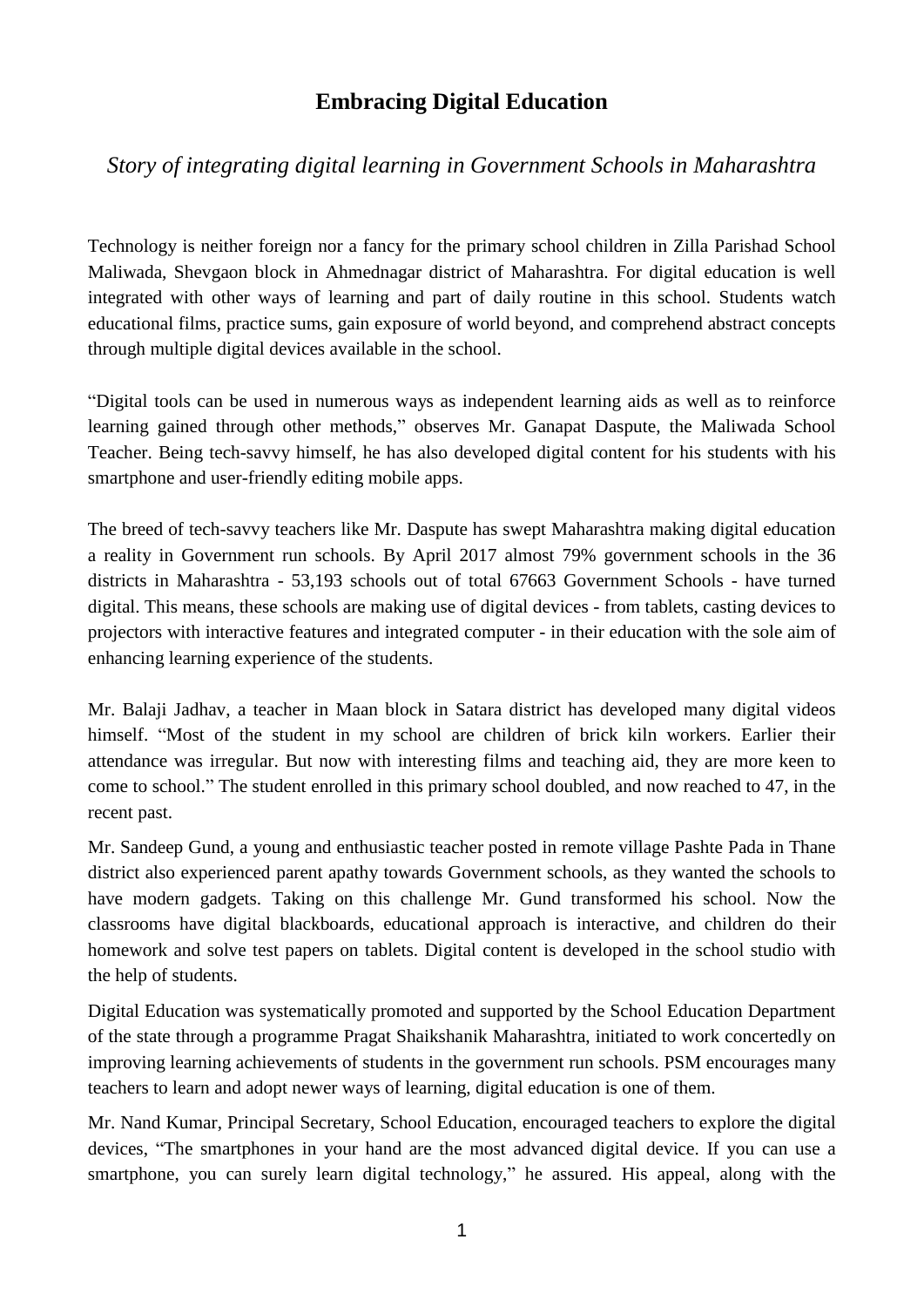proactive initiative of a few tech-savvy teachers, gave the needed impetus to digital school movement in Maharashtra.

"When we started in April 2016 there were only 88 teachers in the group," recalls Suresh Bharati, one of the leading teachers in the techno-savvy teachers movement in Maharashtra. Although few were actually using digital tools, many teachers were interested in learning it. There was also a need to de-mystify digital education.

Accordingly a basic training course was designed, which included basic online operations such as opening and operating e-mail account, creating power point and other digital presentations, developing and accessing online learning aid, using various educational sites, and starting a blog etc. After every training participants formed a WhatsApp Group and shared their activities and material with one another. Gradually Techno-savvy WhatsApp Groups were formed at tehsil, district and state level, so that important information is shared to each and every teacher.

So far, by April 2017, total 75972 teachers received training in making and using digital learning tools, 5314 teachers have their own websites and blogs to share digital technique and their learning, and 3482 teachers have developed educational applications on various subjects that are shared online for public use.

The expansion of digital drive also gave rise to experimentation and innovation to make learning process interesting and engaging for children.

Mr. Somnath Walke a teacher in Ashti block in Beed district uses plicker card, a mobile app that allows assessment of the class in no time. "I use this method to assess the objective multiple option questions. I get results immediately and then I can help the students who have incorrect answers."

Mr. Ranjitsinh Disale, a teacher in Zilla Parishad Primary School in Kadamvasti (Paritewadi) in Solapur district in Maharashtra organises 'virtual trips' of his students to places like Africa, Thailand, Malaysia and other countries virtually.

These and other similar initiatives showed the potential of digital technology and possibility of their integration in school education. With such role models and with consistent training inputs on how to adopt digital learning aids in school, the idea of digital education caught of the imagination of teachers in the government schools.

In order to upscale this trend of keeping government school abreast with technology, the School Education Department issued Government Order the Jalad Pragat Shaikshanik [Maharashtra,](https://www.maharashtra.gov.in/site/Upload/Government%20Resolutions/Marathi/201701091217229521.pdf) issued on 9 January 2017.

Setting the goal to turn all school teachers in tech savvy teachers keeping in pace with the changing trend in education, GR boosted the digitisation process. The number of digital schools doubled from 29258 in January 2017 to 59153 by April 2017. Each district worked out systematic plan to bring in this transformation.

Dhule district in North Maharashtra pioneered in this endeavour, becoming the first district to equip all its 1103 schools with digital education. Digital Dhule became a reality with the initiative of Mr. Harshal Vibhandik, a US based Indian Banker, with Dhule as his native place. Mr. Vibhandik, together with with the District Education Department, reached out village community and